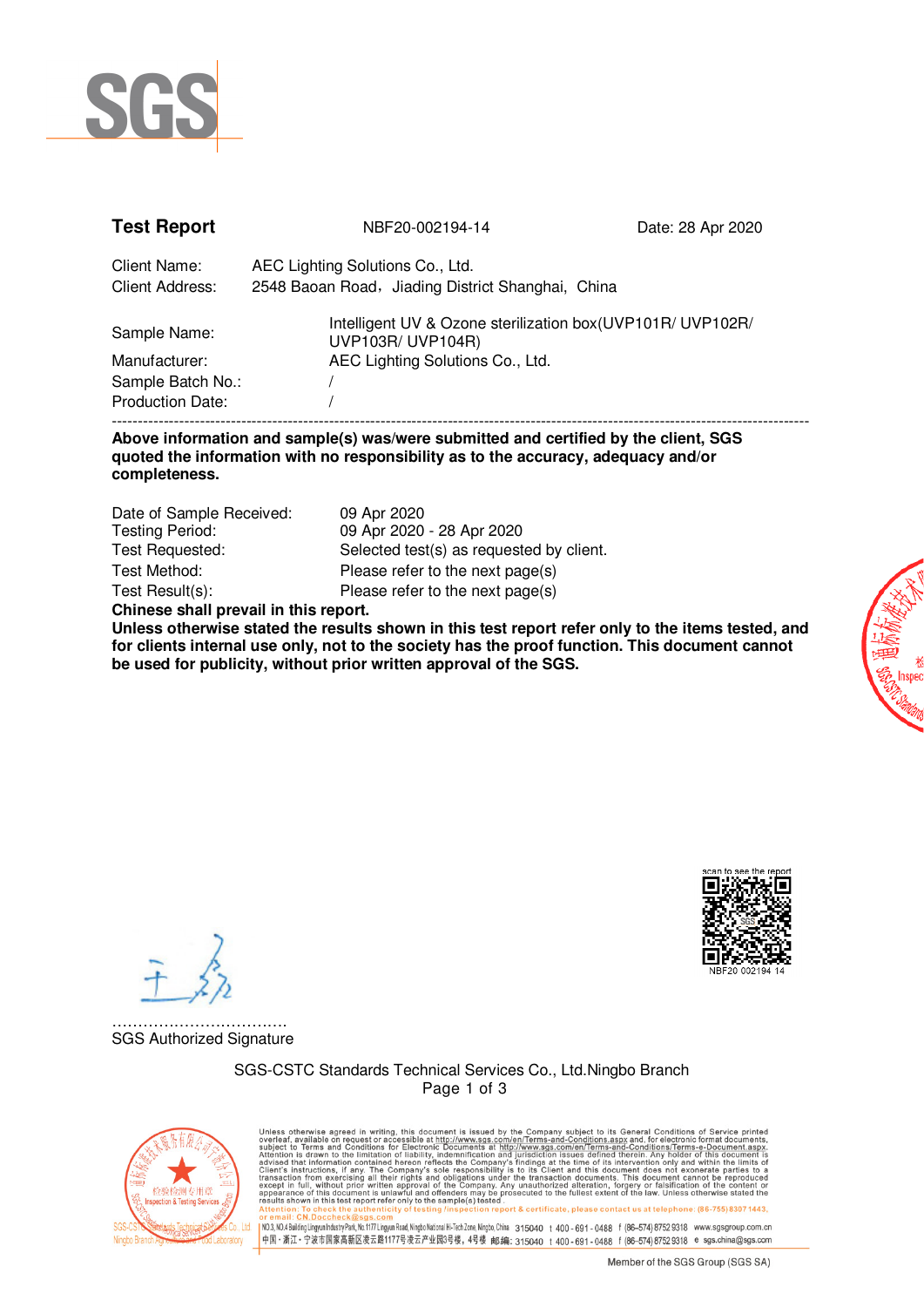

**Test Report** 1988 100 NBF20-002194-14 1999 Date: 28 Apr 2020

Sample Description**:**

| Specimen No. | <b>SGS Sample ID</b> | <b>Description</b> |  |
|--------------|----------------------|--------------------|--|
|              | NBF20-002194.003     | Intelligent UV     |  |
|              |                      | 1.111777007111     |  |

V & Ozone sterilization box(UVP101R/ UVP102R/ UVP103R/ UVP104R)

# **TEST REQUESTED:**

Selected test(s) as requested by applicant: Put the slide in the center of the bottom of the sterilization box, turn on the Ozone sterilization function for 90 minutes, and then the Escherichia coli, Staphylococcus aureus and Pseudomonas aeruginosa were tested.

# **TEST STRAIN(S):**

Escherichia coli CICC 10389 Staphylococcus aureus ATCC 6538 Pseudomonas aeruginosa ATCC 9027

**Test Method:** Escherichia coli, Staphylococcus aureus and Pseudomonas aeruginosa removal rate: Customer provided method& GB/T 5750.12- Standard examination methods for drinking water ― Microbiological parameters

# **Test Result(s):**

Escherichia coli test result:

|                  |        |                        | Test Result(s)      |              |                            |
|------------------|--------|------------------------|---------------------|--------------|----------------------------|
| Test strains     | Jnit   | Test repeat<br>time(s) | Control<br>group    | Sample group | Removal<br>rate $(s)*(\%)$ |
| Escherichia coli | CFU/pc |                        | $3.3 \times 10^{5}$ | ~10          | >99.99                     |
|                  |        |                        |                     | ~10          | >99.99                     |
|                  |        |                        |                     | ~10          | >99.99                     |

### Staphylococcus aureus test result:

|                          |        |                        | Test Result(s)      |              |                            |
|--------------------------|--------|------------------------|---------------------|--------------|----------------------------|
| Test strains             | Jnit   | Test repeat<br>time(s) | Control<br>group    | Sample group | Removal<br>rate $(s)*(\%)$ |
| Staphylococcus<br>aureus | CFU/pc |                        | $4.2 \times 10^{5}$ | ~10          | >99.99                     |
|                          |        |                        |                     | $<$ 10       | >99.99                     |
|                          |        |                        |                     | ~10          | >99.99                     |

### SGS-CSTC Standards Technical Services Co., Ltd.Ningbo Branch Page 2 of 3



Unless otherwise agreed in writing, this document is issued by the Company subject to its General Conditions of Service printed available on request or accessible at this document is subject to Terms and Conditions for El report & certificate, please contact us at telephone: (86-755) 8307 1443 」<br>| NO.3,NO.4BuildingLingyunIndustryPark,No.1177Lingyun Road,Ningbo.National Hi-Tech Zone,Ningbo.China 315040 t 400 - 691 - 0488 f (86–574)87529318 www.sgsgroup.com.cn<br>|中国 - 浙江 - 宁波市国家高新区凌云路1177号凌云产业园3号楼, 4号楼 -邮编: 31504